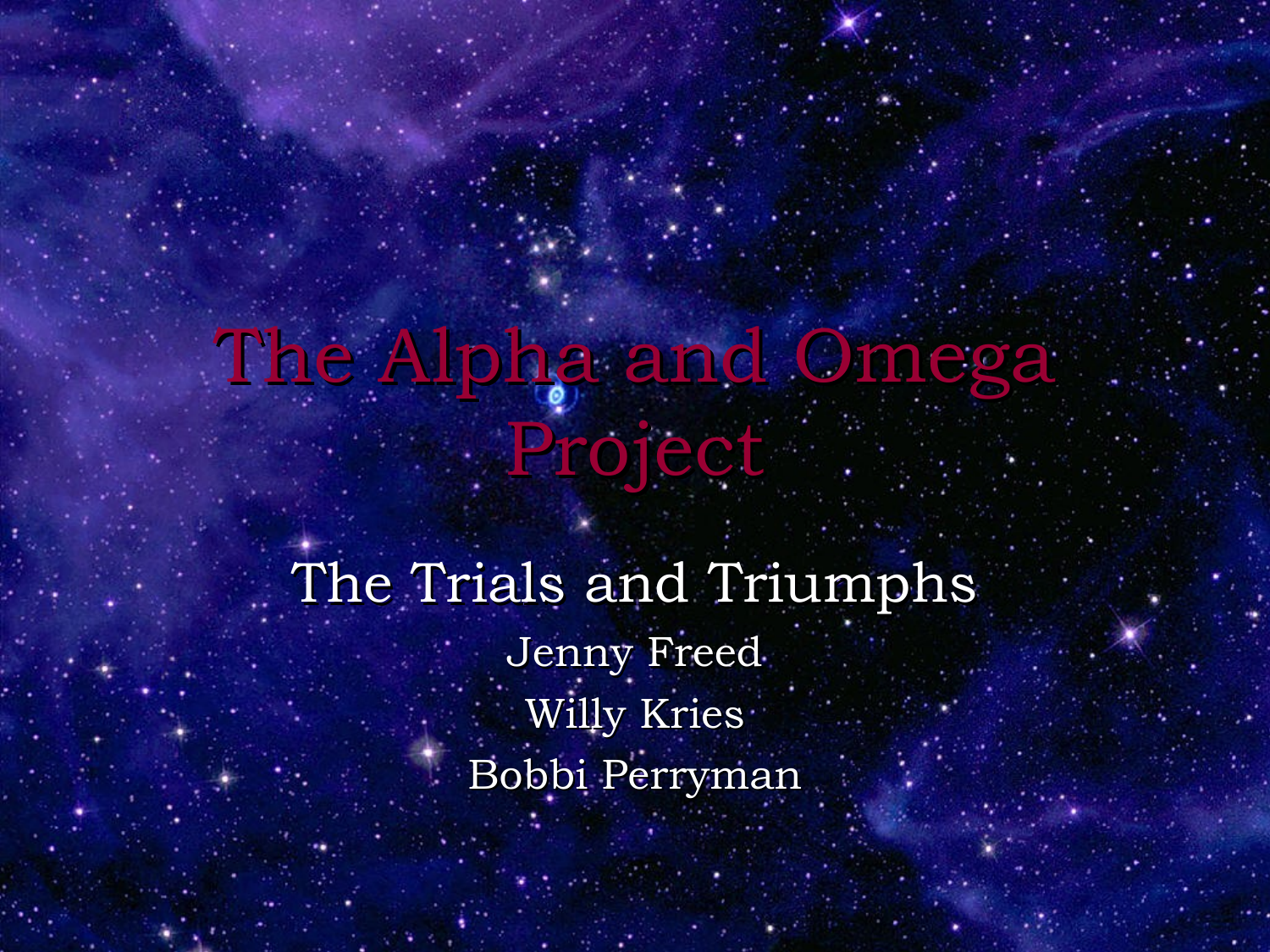## What is Alpha and Omega?

- Alpha and Omega is a church in Champaign that has an open computer lab.
- Formally, the lab is equipped with antiquated (and cheap) e-machine computers.
- A&O wants to fill a technological void in its. community.
	- Lab use is free and open to anyone.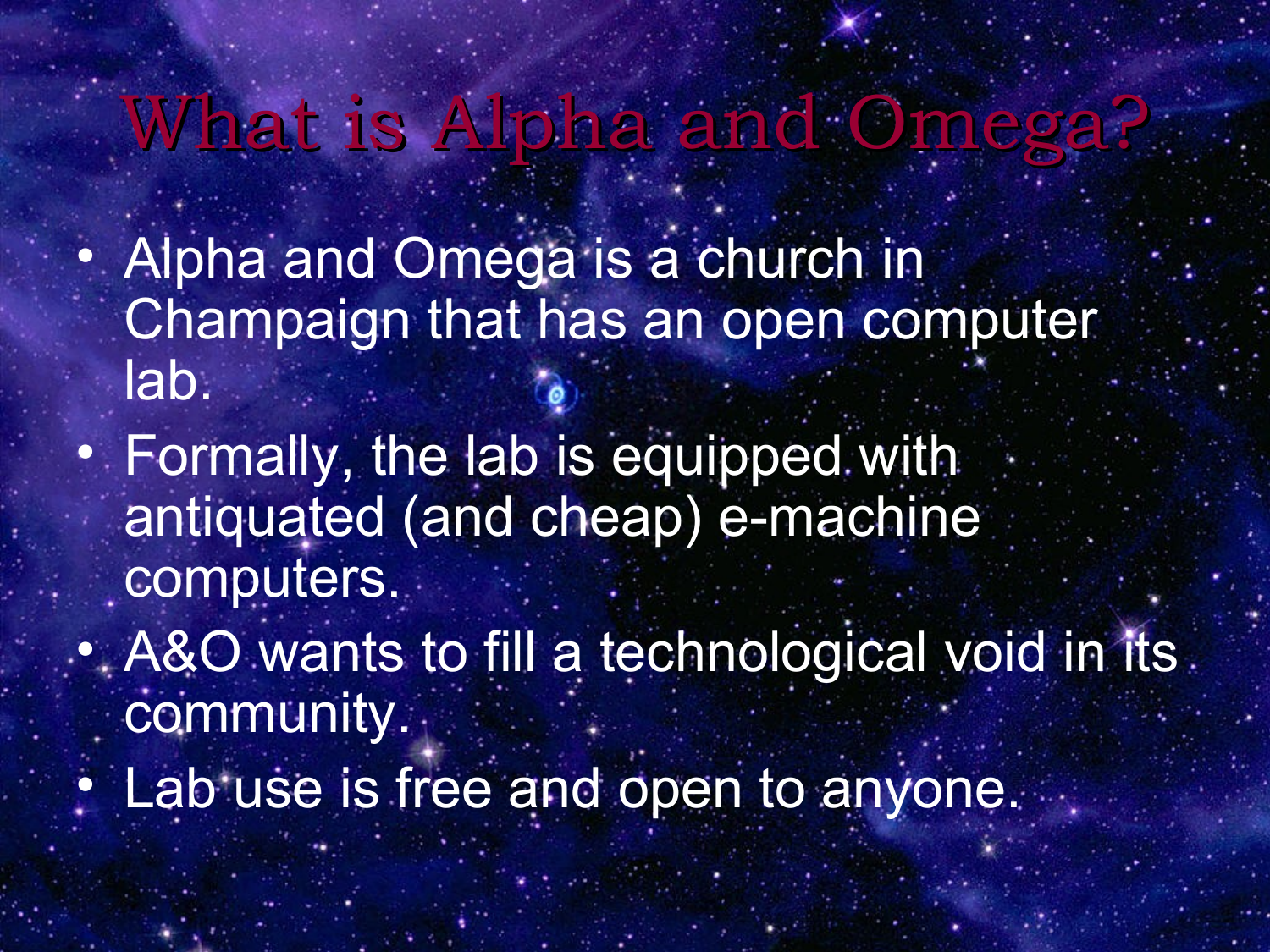Boldly Going Where None of Us. Had Gone Before!

 $\bullet$ 

- Preparing the Computers
	- Cleaning
	- Nuclear War!
	- Cleaning
	- Formatting
	- Cleaning
	- OS and Software Installation
	- Cleaning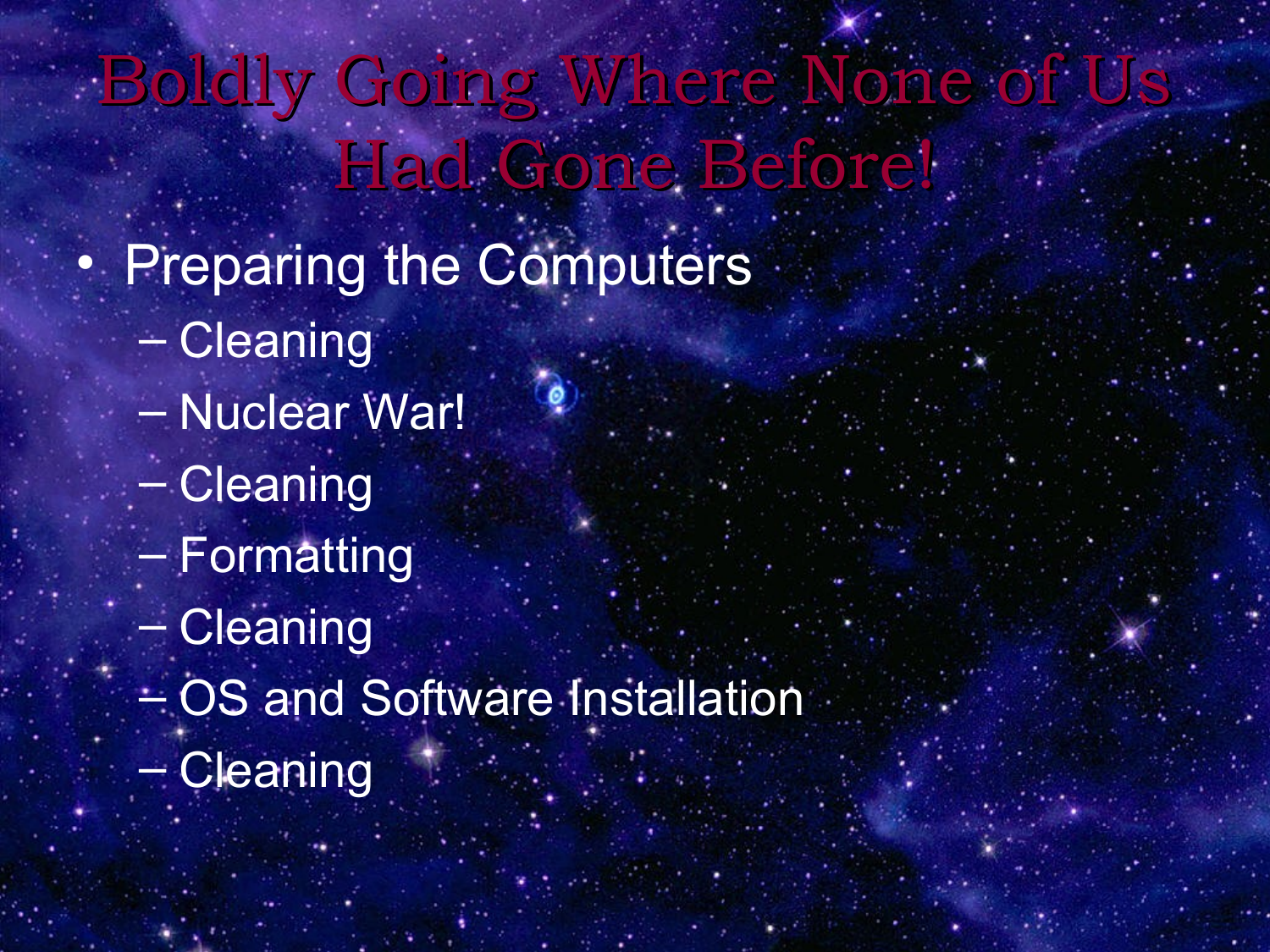### Frustrations

• The Wrath of Khan • Sound Cards from Hades • Q: Omnipotent and yet Impotent • The 30-Day Trial • The Search for Spock



http://evilidealism.net/evilindividual/evil computer\_web.jpg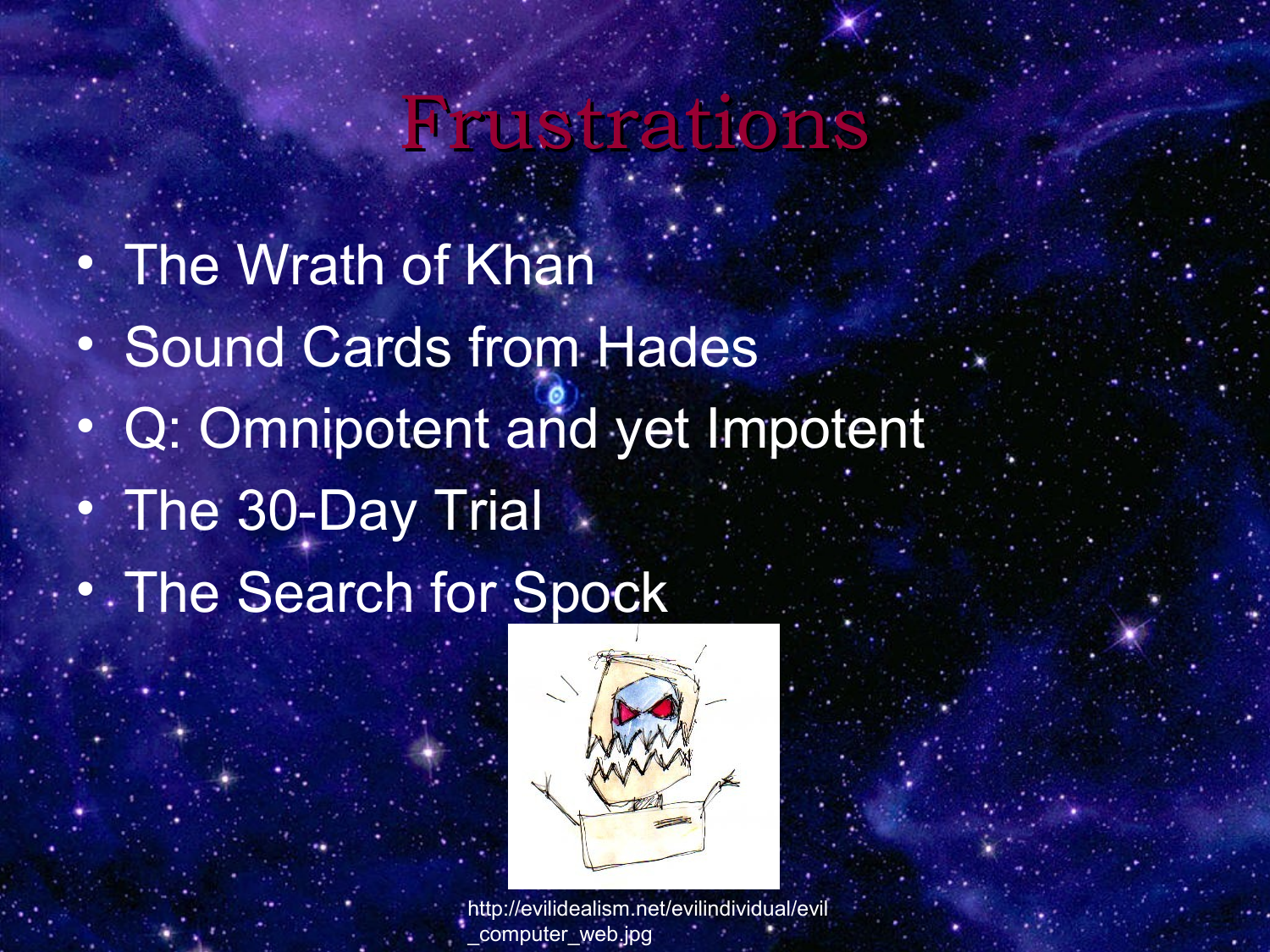#### Installation: the Final Frontier

- First thing's first: CLEANING
- Creating an open space
- Running wires
- Tacking up wires
- Setting up the machines
- Setting up the hub
- Posters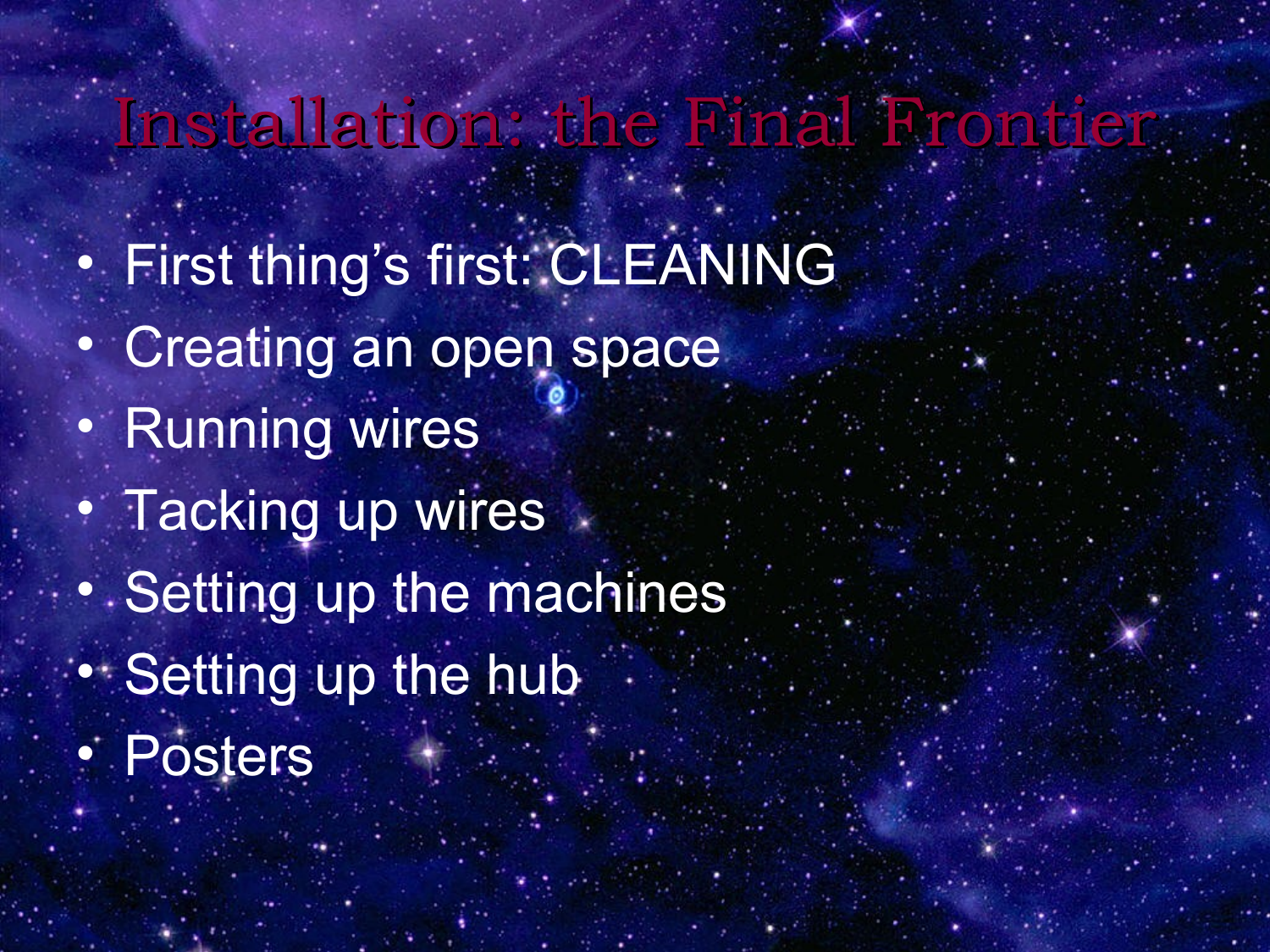## What We Learned

- Troubleshooting, or, "Let's do this and see: what happens"
- We love it when a plan comes together, but it rarely does.
- Proper preparation will save you a great deal of trouble in the long run.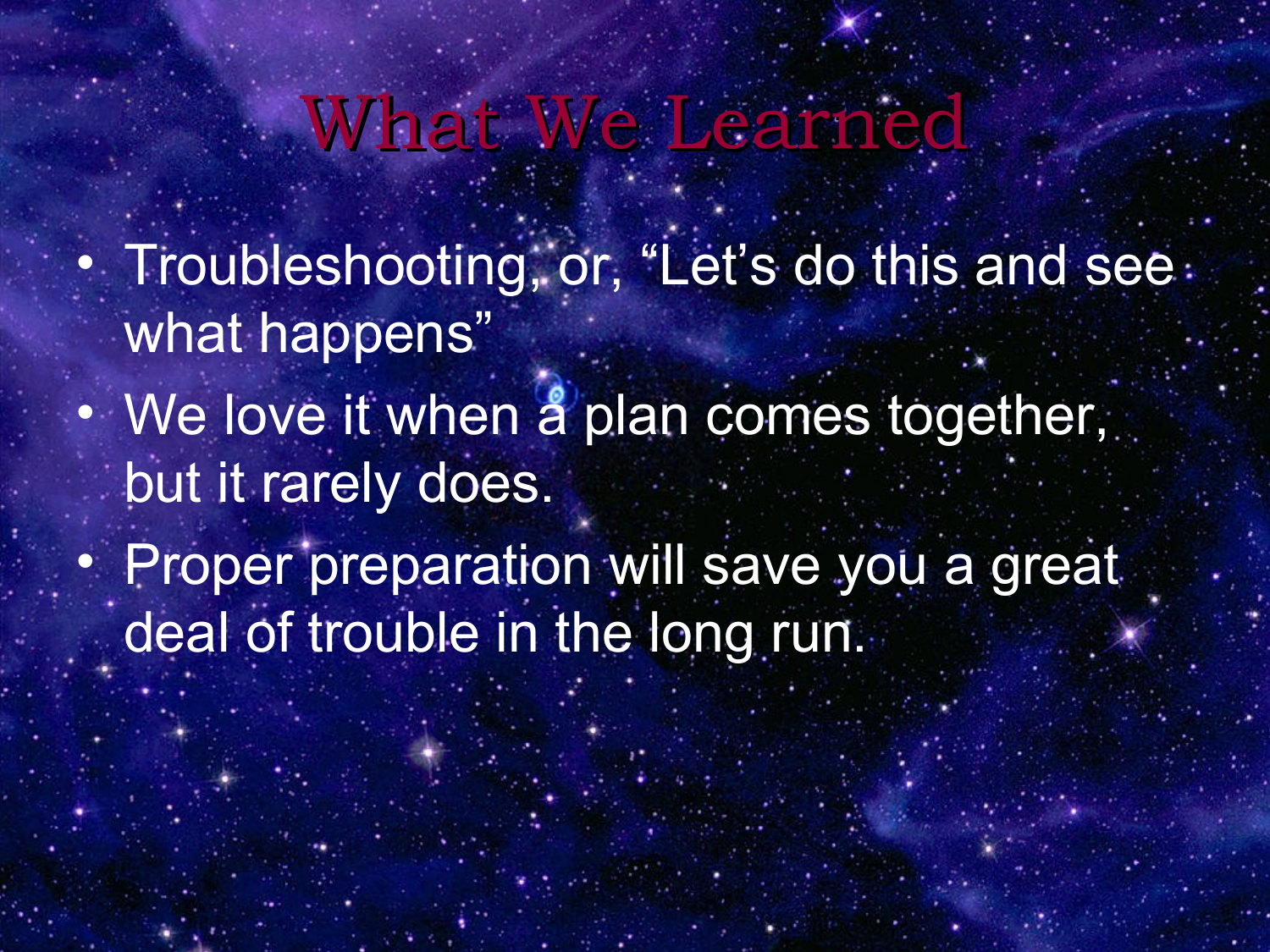## **More Lessons Learned**

- Yes, Mr. Kries, scissors are sharp.
- Play to your strengths
- Organize and Prioritize
- Looks **do** matter
- Beware of Jenny Freed if she has a hammer in her hand.